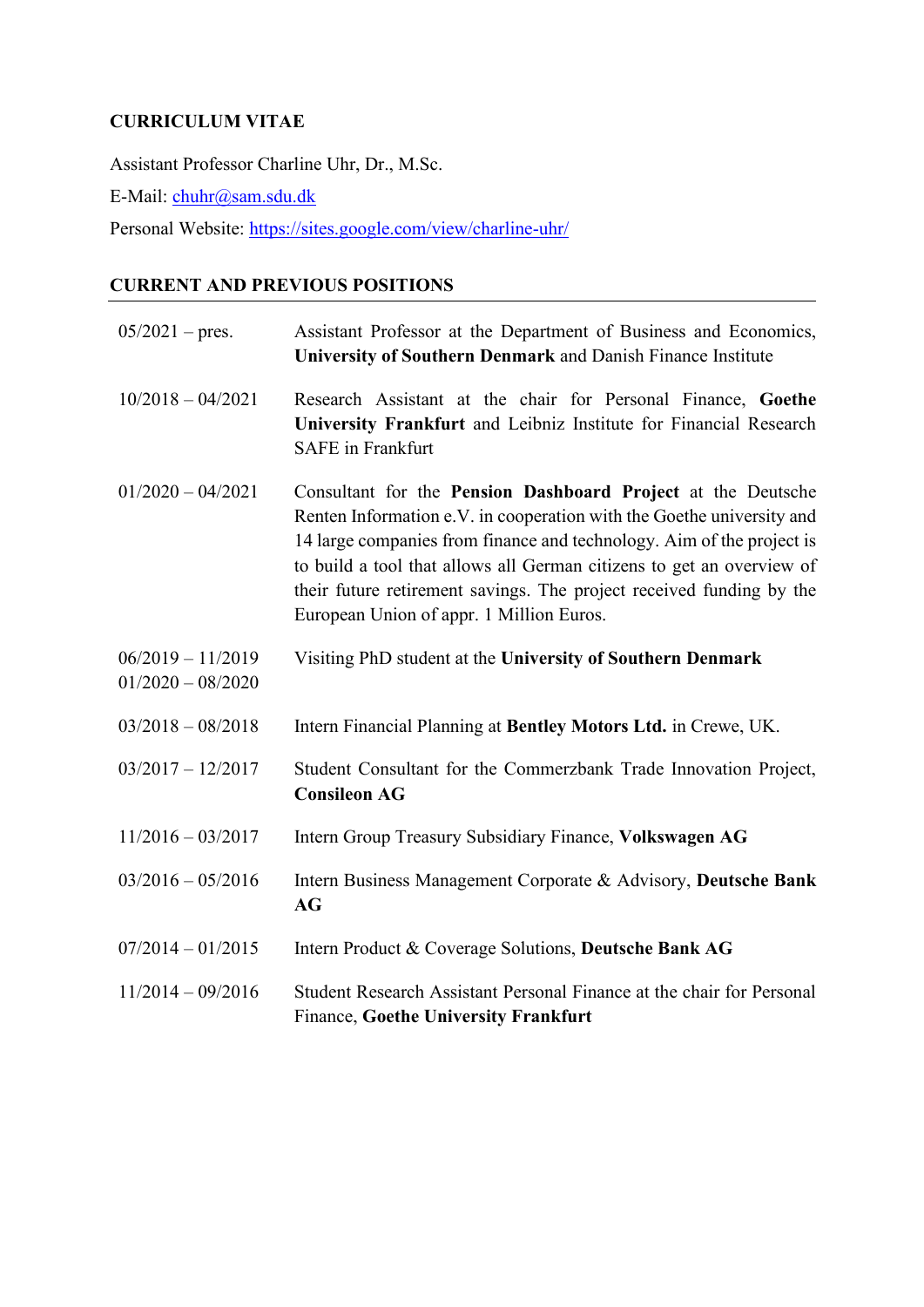#### **EDUCATION**

| $10/2018 - 02/2021$ | Doctoral studies in Finance, Goethe University in Frankfurt<br>Thesis title "Essays in Empirical Household Financial Decision<br>Making" (summa cum laude), PhD supervisor: Prof. Dr. Andreas<br>Hackethal |
|---------------------|------------------------------------------------------------------------------------------------------------------------------------------------------------------------------------------------------------|
| $04/2017 - 09/2018$ | Master of Science in Management, Johannes Gutenberg University<br>$(grade 1.4)$                                                                                                                            |
| $10/2013 - 04/2017$ | Bachelor of Science in Finance & Accounting, Goethe University<br>(grade $1.7$ )                                                                                                                           |

## **TEACHING EXPERIENCE AND SUPERVISION**

"Corporate FinTech" (Master, 10 ECTS)

"Finance" (Bachelor, 10 ECTS)

"Finance II" (Bachelor) teaching assistant: development and teaching of exercise classes, course organization including interactions with students on the e-learning platform and exam development and creation.

"Seminar on personal finance": development of seminar topics and supervision of seminar papers.

Supervision of bachelor and master theses

#### **SCHOLARSHIPS, AWARDS, AND PRICES**

I received a Danish Finance Institute research scholarship (Junior level 2) with 200,000 DKK per year (corresponding to approximately 27,000 Euros) for a period of 6 years.

I received a Danish Finance Institute publication scholarship of 216,506 DKK (corresponding to 29,000 Euros) for my paper "Ambiguity about volatility and investor behavior".

I received a competitive research grant of the Think Forward Initiative, sponsored by CEPR and partners from the industry, on the project: "How do flat-fees for mutual funds affect retail investor portfolios?" (funding volume: 10,000 Euros).

American Finance Association (AFA) 2020 Travel Grant.